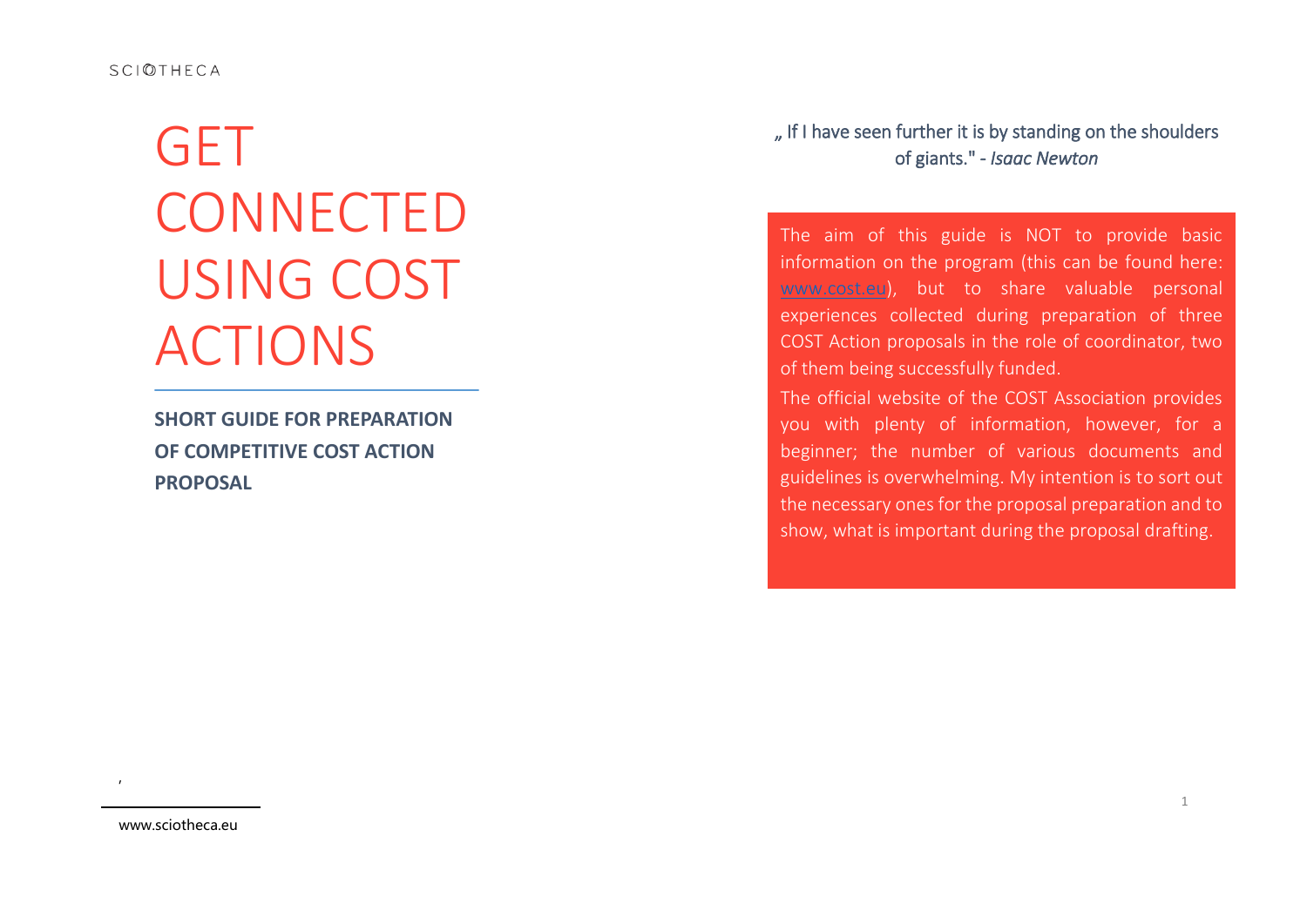## **PRIOR TO WRITING YOUR PROPOSAL**

The very first question of yours should be, whether you fulfill COST eligibility conditions. This and many other practical information can be found in the document called **[COST Open](https://www.cost.eu/funding/how-to-get-funding/documents-and-guidelines/)  [Call SESA Guidelines.](https://www.cost.eu/funding/how-to-get-funding/documents-and-guidelines/)** 

# Is my idea fitting the program?

• There are two possibilities: Either you are active in a new field of research and technology or you want to combine several already established technologies to exploit the potential of the relevant technologies. Both ways are supported, the combination of technologies must of course bear a provable potential to deliver new results. What will NOT be funded: networking of experts of already well-established fields of research or technologies or research fields with no potential of new breakthroughs. It is up to you to defend your research idea; if your arguments are good, the evaluators will rather agree with you and support your idea.

You can also consult your project idea with your respective country representative, who should be able to give you an advice; this consultation is for free.

# What is the probability I will get successful?

 Well, on the first glance it is not very high. The success rate of COST Actions in 2019 was 10 %, however, the intention of European Commission is to raise the success rate to 15 %, meaning more funds should be available in the future. 10 % seems not to be too high, but there is still a fair chance to get funded if you prepare your proposal well.

## Coordination vs. participation?

 The coordinator has the saying. Sometimes it works well, sometimes not. I personally prefer the coordinator's role as it enables me to shape the proposal according to my good practice, and to use the methods I know they work. Should it happen you are in the role of a participant ("secondary proposer"), you will be probably asked to review the proposal or to write a chapter, but the final text will be always made by the coordinator and it is only up to him/her, whether s/he will consider your comments or not. Some coordinators do this, some not. My advice in this matter is: if you want to have an excellent proposal, **don't be afraid to take the role of the coordinator**.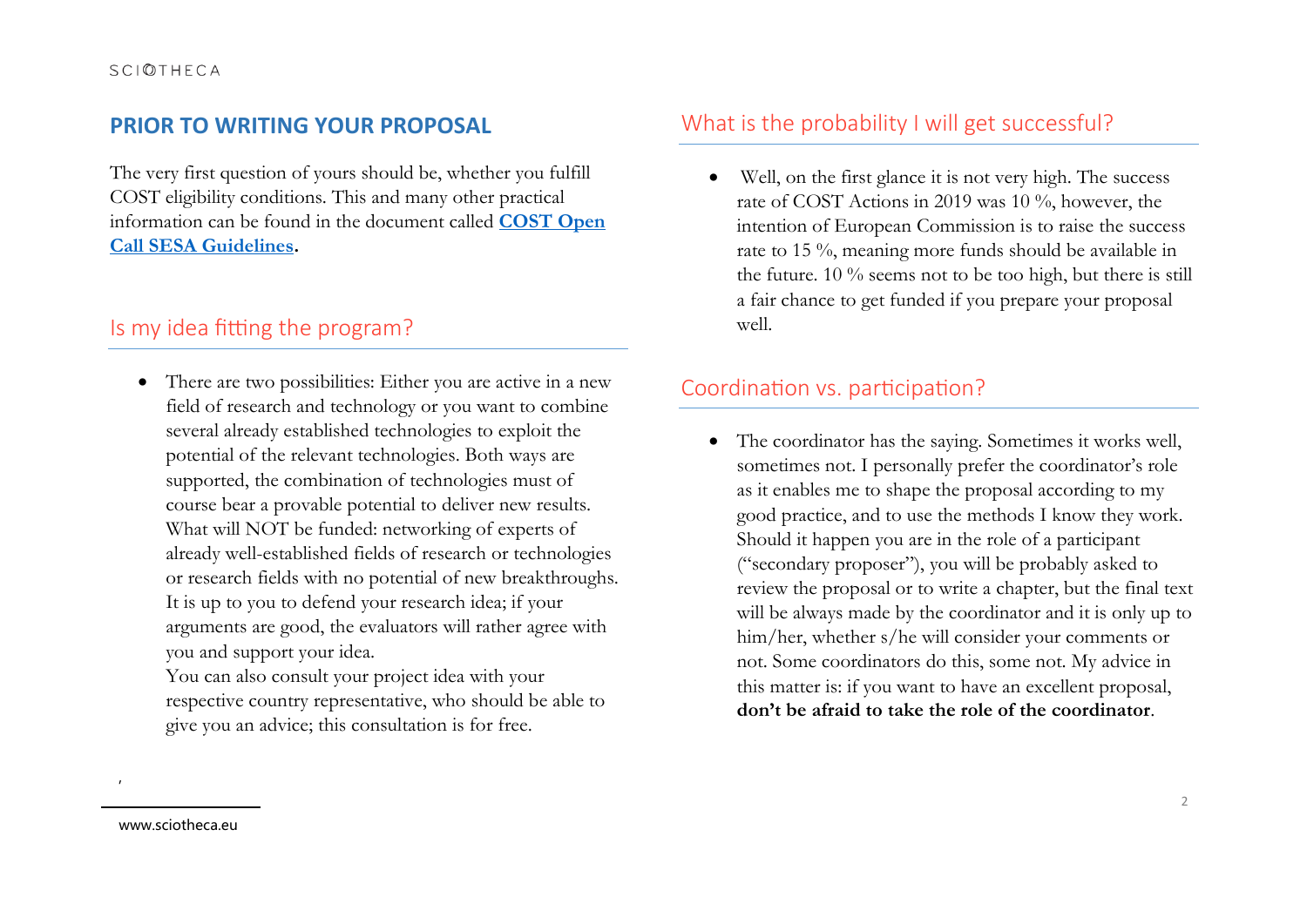#### **SCIOTHECA**

## How long does the proposal preparation take?

 Most researchers would tell me they need not more than 2 weeks. Honestly, it is a nonsense. They certainly would not need more than two weeks for their part, maybe for the whole scientific part including the contribution of the secondary proposers, if necessary. Only when the scientific part is ready, the others can be drafted, and the other parts usually take unexpectedly much time. Besides the Technical annex, plenty of information must be filled in in the eCOST online tool; all secondary proposers must fill in their part, very often forgotten part Mission must be filled in, too. You might find out during the drafting of the proposal that your network misses some experts, so you will have to find some. Just putting together the whole network might take a few weeks.

Altogether, from the very first idea to submit a COST Action proposal, you should have at least three months' time left to the next cut-off date. Most people take  $4 - 5$ months to prepare a COST Action.

#### **WHAT COMES NEXTS**

## How should I prepare the budget?

 Luckily, there is no budget in COST Actions. The budget is calculated by the funding body according to the size of the Action, the proposed activities and the available funds. You may get around  $\text{\textsterling} 110.000/\text{year}$ . The budget will be reviewed every year after the grant period is closed and adjusted according to the spending in the old grant period and the proposed activities for the new grant period.

## Which activities get funded?

- This question is actually essential as many applicants do not properly understand, what can be funded by COST and are quite disappointed, when they find out the truth. The only supported activities are
	- NETWORKING: meetings and conferences (currently virtual meetings). Travel and subsistence costs are paid, expenses connected with organization of the event (catering, rental fees etc.)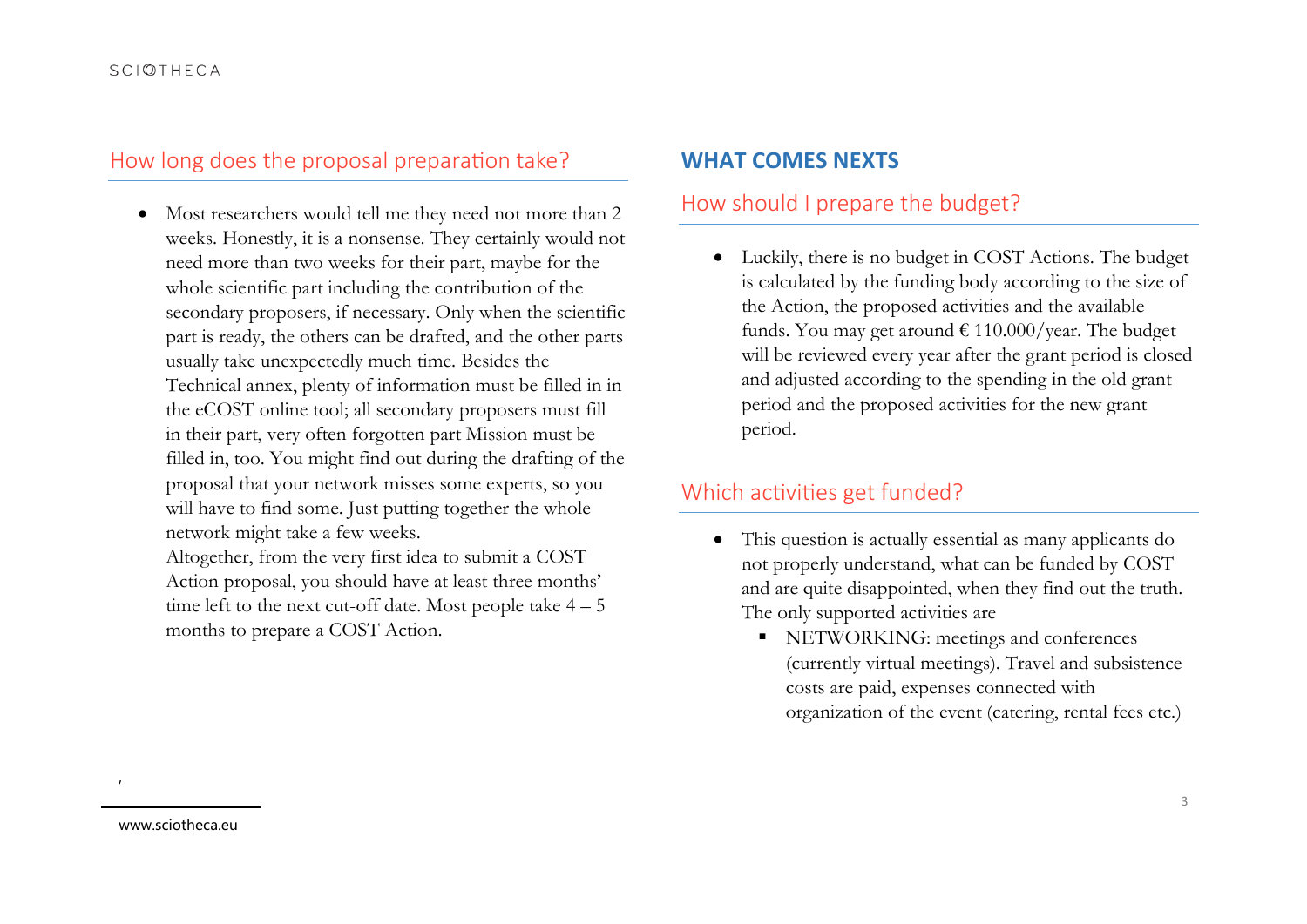#### **SCIOTHECA**

- $\blacksquare$  Summer schools: the only activity, where applicants get consumables financed. Otherwise travel and subsistence costs are covered as eligible costs.
- Short- and long staff exchanges: travel and subsistence costs are paid, NOT consumables connected to the visiting scientist

NOT supported activities are research itself. One must understand COST Actions are a tool bringing experts together to find out new ways of research, to put their research results together to develop something new, but not to carry out research. However, it is expected, that as a follow-up of a successful COST Action, e.g. Horizon 2020 collaborative project with the participation of the Action proposers will be submitted.

## Where can I get more information?

COST Actions have usually two cut-off dates a year, autumn and winter/spring. The first challenge is to find the actual proposal template. When you open the COST website [\(www.cost.eu](http://www.cost.eu/) ), you might notice the section "Open Call", then you go to "Documents & guidelines" and here the hell starts. The last time I counted no less than 32 documents on this site. Do not panic! The essential documents you need for a proposal drafting are:

 **Technical annex**: this is the proposal template. There is a new version issued for each call, never use older versions! **COST Open Call SESA Guidelines**: this document gives you the real guidelines, how to fill out the technical annex, explains the individual sections of the Technical annex, shows, what is expected to be described in the Technical annex. This document is extremely helpful, and I have experienced several times that people were not aware of it. Please, do nott mix it up with the document "Action proposal submission, evaluation, selection and approval (SESA)".

# **Practical tips for the Technical annex**

## Try to avoid the most common mistakes.

1. The proposers have difficulties to fit into the **limit of 15 pages**. Please, be aware, that a certain space must be left for the often-underestimated chapters such as "Added value of networking", "Impact", "Implementation". A Gantt chart is a must and takes usually half a page! Please note, that science is an important part of the proposal, but not the only important part. An optimal ratio between the scientific and management part is 5 pages of the topic

www.sciotheca.eu